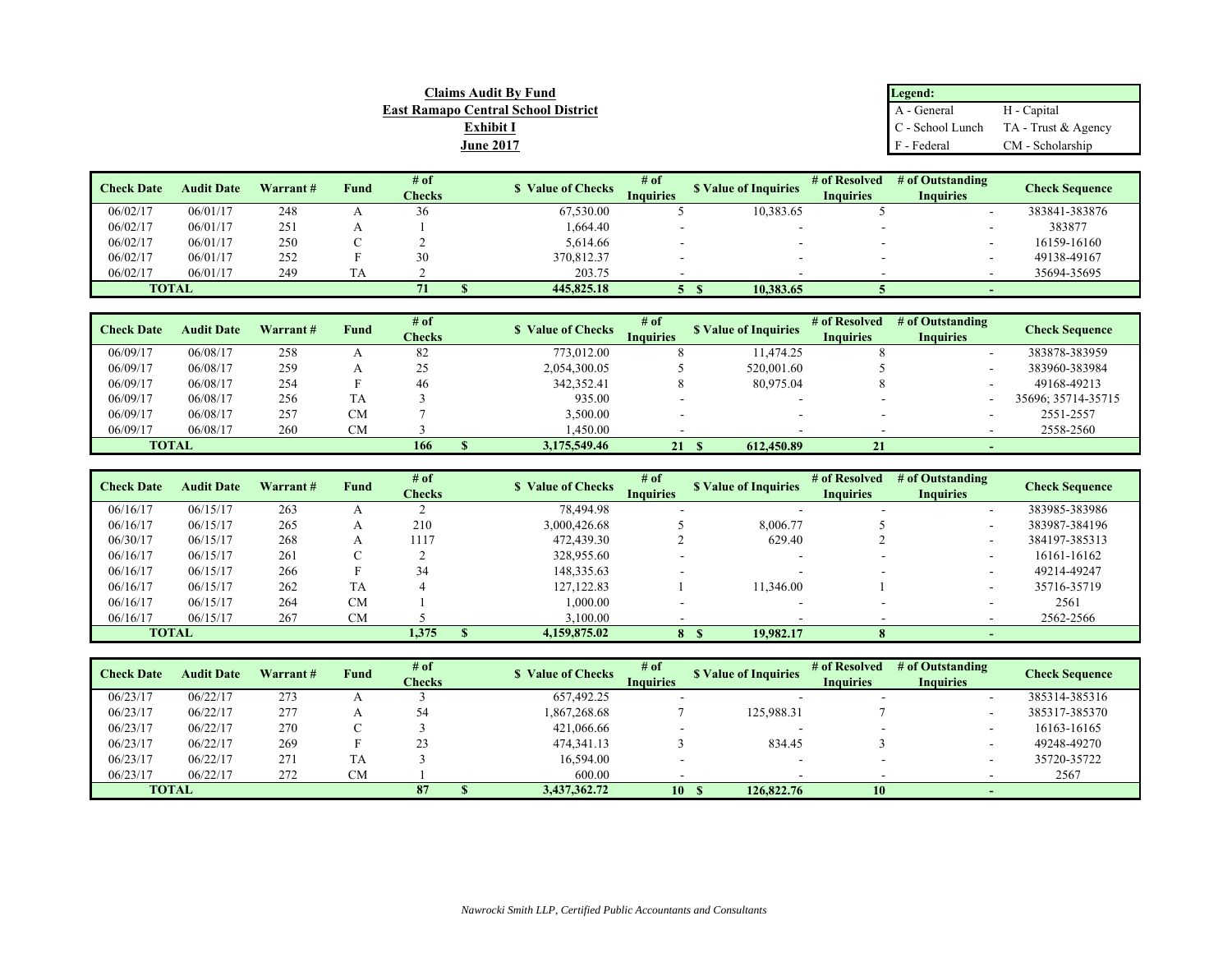| <b>Check Date</b> | <b>Audit Date</b>  | Warrant # | <b>Fund</b> | # of<br><b>Checks</b> | <b>S</b> Value of Checks | $#$ of<br><b>Inquiries</b> |       | <b>S</b> Value of Inquiries | # of Resolved<br><b>Inquiries</b> | # of Outstanding<br><b>Inquiries</b> | <b>Check Sequence</b> |
|-------------------|--------------------|-----------|-------------|-----------------------|--------------------------|----------------------------|-------|-----------------------------|-----------------------------------|--------------------------------------|-----------------------|
| 06/30/17          | 06/29/17           | 284       |             | 27<br>ر ک             | 2,254,807.12             |                            |       | 1,587,343.32                | <sub>0</sub>                      | $\overline{\phantom{a}}$             | 385371-385397         |
| 06/30/17          | 06/29/17           | 285       | А           | 95                    | 1,393,951.17             |                            |       | 426,069.40                  | 11                                |                                      | 385398-385491; Wire   |
| 06/30/17          | 06/29/17           | 282       |             |                       | 166.88                   |                            |       | ۰                           |                                   |                                      | 16166                 |
| 06/30/17          | 06/29/17           | 281       |             | 25                    | 279,443.51               |                            |       | ۰                           |                                   |                                      | 49271-49295           |
| 06/30/17          | 06/29/17           | 280       |             |                       | 167,095.87               |                            |       | 47,500.00                   |                                   |                                      | $21 - 22$             |
| 06/30/17          | 06/29/17           | 283       | <b>TA</b>   |                       | 57,532.14                |                            |       | -                           |                                   |                                      | 35754-35755           |
| 06/30/17          | 06/29/17           | 286       | <b>CM</b>   |                       | 8,700.00                 |                            |       |                             |                                   |                                      | 2568-2578             |
|                   | <b>TOTAL</b>       |           |             | 163                   | 4,161,696.69             |                            | 18S   | 2,060,912.72                | 18                                |                                      |                       |
|                   |                    |           |             |                       |                          |                            |       |                             |                                   |                                      |                       |
|                   | <b>GRAND TOTAL</b> |           |             | 1,862                 | 15.380.309.07            |                            | 62 \$ | 2,830,552.19                | 62                                |                                      |                       |

\*Payroll Warrants are included for informational purposes only and have not been reviewed.

| <b>Check Date</b> | <b>Payroll Run</b><br>Date | <b>Warrant#</b> | Fund      | # of<br><b>Checks</b> | <b>S</b> Value of Checks | # of<br><b>Inquiries</b> | <b>S</b> Value of Inquiries | # of Resolved<br><b>Inquiries</b> | # of Outstanding<br><b>Inquiries</b> | Check Sequence     |
|-------------------|----------------------------|-----------------|-----------|-----------------------|--------------------------|--------------------------|-----------------------------|-----------------------------------|--------------------------------------|--------------------|
| 06/07/17          | 06/07/17                   | 253             | ГA        |                       | 31,969.37                |                          |                             |                                   |                                      | Wires              |
| 06/23/17          | 06/23/17                   | 274             | TA        | 45                    | 2,297,145.12             |                          |                             |                                   |                                      | 35723-35739; Wires |
| 06/26/17          | 06/26/17                   | 275             | <b>TA</b> |                       | 99.833.54                |                          |                             |                                   |                                      | 35740: Wires       |
| 06/27/17          | 06/27/17                   | 276             | TA        |                       | 21,567.66                |                          |                             |                                   |                                      | 35741: Wires       |
| 06/28/17          | 06/28/17                   | 278             | <b>TA</b> | 10                    | 3,335,881.22             |                          |                             |                                   |                                      | 35742-35745; Wires |
| 06/30/17          | 06/30/17                   | 279             | TA        | 16                    | 462,096.89               |                          |                             |                                   |                                      | 35746-35753; Wires |
|                   | <b>TOTAL</b>               |                 |           | 88                    | 6.248.493.80             | -                        |                             |                                   |                                      |                    |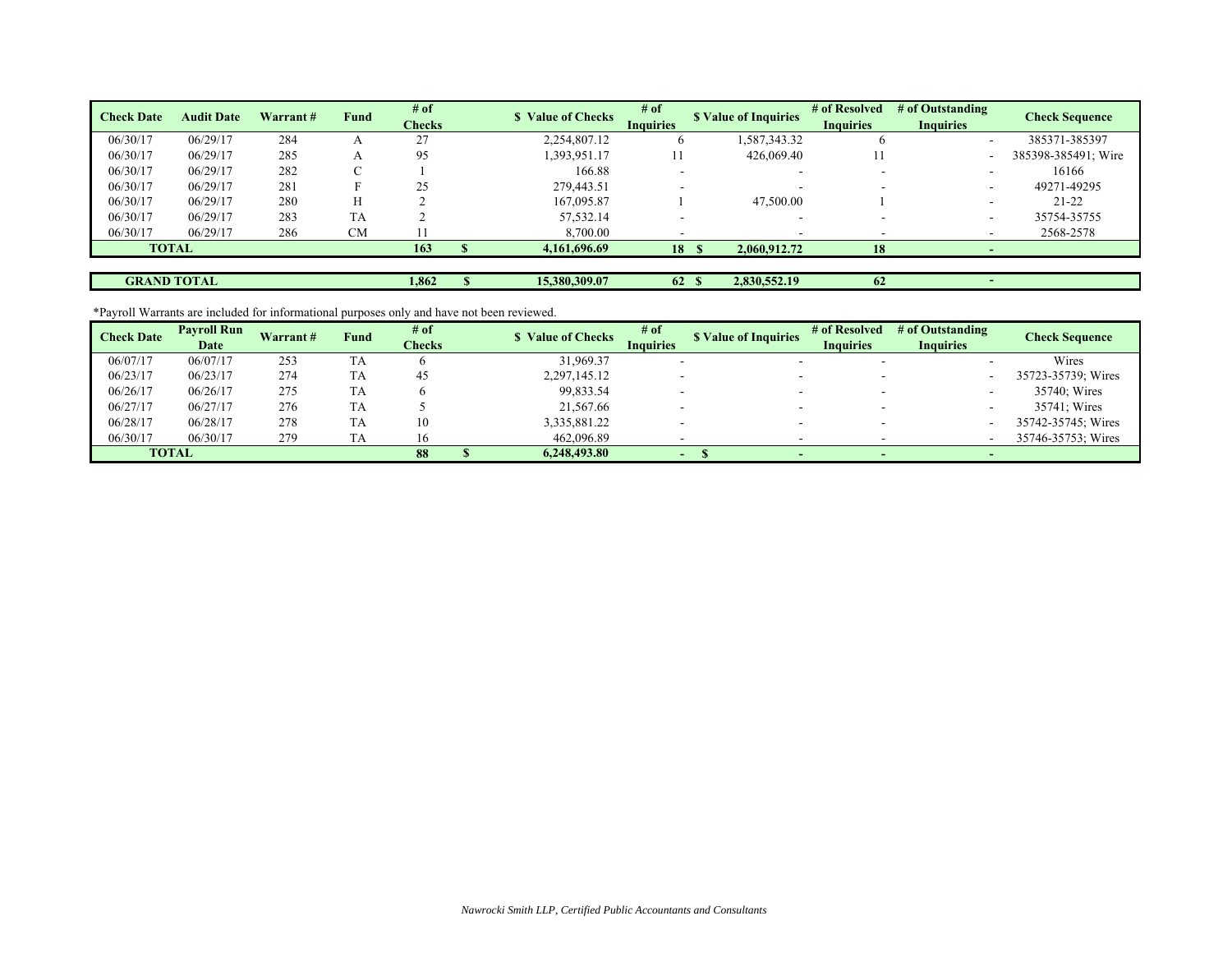## **East Ramapo Central School District Claims Audit - Analysis by Number of Inquiries & Dollar Value Summary of Inquiries / Resolutions and Percentage of Total Claims & Dollar Value of Claims Exhibit II**

|  | 2016 / 2017 YTD |
|--|-----------------|

| <b>Reason For Inquiry</b>                 | <b>Resolution</b>                | $Jul-16$ |             | Aug-16 |             | $Sep-16$ |          | <b>Oct-16</b>  |          | Nov-16 |          | <b>Dec-16</b> |          |
|-------------------------------------------|----------------------------------|----------|-------------|--------|-------------|----------|----------|----------------|----------|--------|----------|---------------|----------|
| Incorrect accounts payable amount         | Amount adjusted prior to payment |          | 0.46%       |        | 0.29%       |          | 0.18%    |                | 0.70%    |        | 0.85%    |               | 0.29%    |
| Incorrect remittance address              | Address verified                 |          | $0.00\%$    | $\sim$ | 0.00%       |          | 0.18%    |                | 1.64%    |        | 1.02%    |               | 0.64%    |
| Insufficient supporting documentation     | Documentation provided           |          | 0.23%       | $\sim$ | $0.00\%$    |          | $0.00\%$ | $\blacksquare$ | $0.00\%$ |        | $0.00\%$ |               | $0.00\%$ |
| Invoice date precedes purchase order date | Noted by Business Office         |          | 1.16%       |        | 7.85%       | 38       | 2.30%    |                | 2.10%    | 30     | 5.11%    | 20            | 1.16%    |
| Invoice over 90 days outstanding          | Verified not a duplicate payment |          | 3.94%       | 6      | .74%        | 34       | 2.06%    | 28             | 6.54%    | 67     | 11.41%   | 63            | 3.65%    |
| Missing receiving or approval signature   | n/a                              |          | $0.00\%$    |        | $0.00\%$    |          | $0.00\%$ |                | $0.00\%$ |        | $0.00\%$ |               | $0.00\%$ |
| Not an original invoice or receipt        | n/a                              |          | $0.00\%$    |        | 0.00%       |          | $0.00\%$ |                | $0.00\%$ |        | $0.00\%$ |               | $0.00\%$ |
| Receipts not itemized                     | n/a                              | . .      | $0.00\%$    | $\sim$ | $0.00\%$    |          | $0.00\%$ | $\sim$         | $0.00\%$ |        | $0.00\%$ | $\sim$        | $0.00\%$ |
| Total Number (#) of Inquiries             |                                  | 25       | 5.79%       | 34     | 9.88%       | 78       | 4.72%    |                | 10.98%   | 108    | 18.40%   | 99            | 5.74%    |
| <b>Total Claims Audited</b>               |                                  |          | 432 100,00% |        | 344 100.00% | 1.653    | 100.00%  | 428            | 100.00%  | 587    | 100.00%  | 1.724         | 100.00%  |
| <b>Total Outstanding Inquiries</b>        |                                  | none     |             | none   |             | none     |          | none           |          | none   |          | none          |          |

| <b>Reason For Inquiry</b>                 | <b>Resolution</b>                 | <b>Jul-16</b> |          | Aug-16                     |         | $Sep-16$                 |          |              | <b>Oct-16</b> |          | $Nov-16$      |          | <b>Dec-16</b> |          |
|-------------------------------------------|-----------------------------------|---------------|----------|----------------------------|---------|--------------------------|----------|--------------|---------------|----------|---------------|----------|---------------|----------|
| Incorrect accounts payable amount*        | Amount adjusted prior to payment* | 361.77        | $0.00\%$ | 61.32                      | 0.00%   | 5,933.35                 | 0.05%    |              | 8,366.29      | 0.07%    | 101,937.65    | 0.68%    | 186,919.21    | 1.43%    |
| Incorrect remittance address              | Address verified                  |               | $0.00\%$ |                            | 0.00%   | 10,451.48                | 0.10%    |              | 137,500.65    | 1.15%    | 24,347.75     | 0.16%    | 57,347.37     | 0.44%    |
| Insufficient supporting documentation     | Documentation provided            | 2.204.55      | 0.02%    |                            | 0.00%   |                          | $0.00\%$ |              |               | 0.00%    |               | $0.00\%$ |               | $0.00\%$ |
| Invoice date precedes purchase order date | Noted by Business Office          | 2.354.82      | 0.02%    | 254,893.19                 | 2.70%   | 922,036.65               | 8.40%    |              | 628,815.87    | 5.24%    | 1.313.990.32  | 8.71%    | 249,571.02    | 1.91%    |
| Invoice over 90 days outstanding          | Verified not a duplicate payment  | 410,867.24    | 3.97%    | 12,295.87                  | 0.13%   | 444,708.35               | 4.05%    |              | 138,393.15    | .15%     | 550,936.59    | 3.65%    | 303,762.64    | 2.32%    |
| Missing receiving or approval signature   | n/a                               |               | 0.00%    |                            | 0.00%   |                          | $0.00\%$ |              |               | $0.00\%$ |               | $0.00\%$ |               | $0.00\%$ |
| Not an original invoice or receipt        | n/a                               |               | $0.00\%$ |                            | 0.00%   |                          | $0.00\%$ |              |               | 0.00%    | $\sim$        | $0.00\%$ |               | $0.00\%$ |
| Receipts not itemized                     | n/a                               |               | 0.00%    |                            | 0.00%   | $\overline{\phantom{0}}$ | 0.00%    |              |               | 0.00%    | $\sim$        | 0.00%    |               | $0.00\%$ |
| <b>Total Value (\$) of Inquiries</b>      |                                   | 415,788.38    | 4.02%    | 267,250.38                 | 2.83%   | 1,383,129.83             | 12.60%   |              | 913,075.96    | 7.61%    | 1,991,212.31  | 13.20%   | 797,600.24    | 6.10%    |
| <b>Total Claims Audited</b>               |                                   | 10.350.751.79 |          | $100.00\%$ \$ 9.442.610.46 | 100.00% | 10.975.536.97            | 100.00%  | $\mathbf{v}$ | 11.997.689.23 | 100.00%  | 15.080.918.74 | 100.00%  | 13,069,149.03 | 100.00%  |
| <b>Total Outstanding Inquiries</b>        |                                   | none          |          | none                       |         | none                     |          |              | none          |          | none          |          | none          |          |

\* Note: Inquiry Amounts for each month reflect the entire check amounts associated with each incorrect accounts payable amount and paid sales tax inquires.<br>The table below relfects each month's actual net adjustment for in

| <b>Reason For Inquir</b>                       | Resolution                        | $Jul-16$ | $\sqrt{10-16}$ | Sep-16 | $Oct-16$ |               |          | Dec-1         |          |
|------------------------------------------------|-----------------------------------|----------|----------------|--------|----------|---------------|----------|---------------|----------|
| Incorrect accounts payable amount <sup>*</sup> | Amount adjusted prior to payment* |          |                |        |          | 69.85         | 0.00%    | 986.80        | $0.01\%$ |
| Paid sales tax                                 | Amount adjusted prior to payment* |          |                |        |          |               | $0.00\%$ |               | 0.00%    |
| <b>Total Claims Audited</b>                    |                                   |          |                |        |          | 15,080,918.74 | 100.00%  | 13.069.149.03 | 100.00%  |